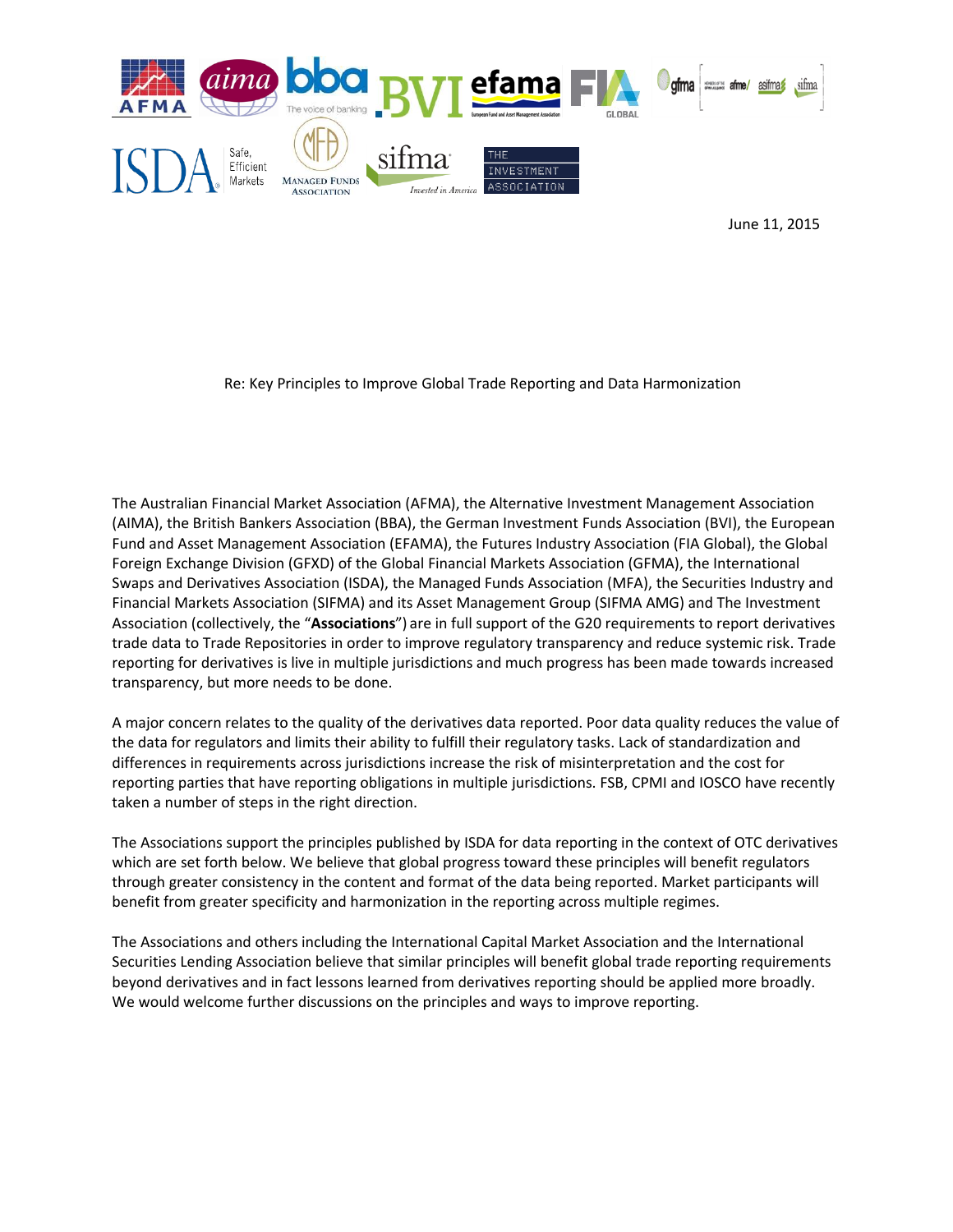**Regulatory reporting requirements for derivatives transactions should be harmonized within and across borders<sup>1</sup>** : Toward this end, regulators around the world should identify and agree on the trade data they need to fulfill their supervisory responsibilities, and then issue consistent reporting requirements across jurisdictions.

**Policy-makers should embrace and adopt the use of open standards – such as legal entity identifiers (LEIs), unique trade identifiers (UTIs), unique product identifiers (UPIs) and existing messaging standards (e.g. FpML, ISO, FIX) – to drive improved quality and consistency in meeting reporting requirements**: Unique global identifiers for legal entities conducting a trade (LEIs), for product types (UPIs) and for trades (UTIs/unique swap identifiers) have been developed<sup>2</sup>. They should be expanded as necessary and their use should be adopted across reporting regimes. The governance of such standards should be transparent and allow for input and review by market participants, infrastructure providers and regulators. Access to the standards, licensing and cost factors should be carefully considered.

**Where global standards do not yet exist, market participants and regulators can collaborate and secure agreement on common solutions to improve consistency and cross-border harmonization**: Market participants can, in an open and transparent process, establish a central source (a data dictionary) that defines and clarifies derivatives trade and reference data and workflow requirements for each reporting field required by regulators globally. Direction and support from regulators is critical. Regulators need to be clear and consistent regarding their priorities and set timetables for reform; and we believe it is critical that regulators work in conjunction with the industry to pursue specific standards in the most effective and efficient manner. They should also regularly review this work and facilitate its adoption on a cross-border basis.

**Laws or regulations that prevent policy-makers from appropriately accessing and sharing data across borders must be amended or repealed**: Regulators need to continue to work collaboratively to develop a framework that enables appropriate sharing of derivatives trade data across geographic boundaries. Such a framework should contain robust confidentiality safeguards for the secure transmission and maintenance of trade data that prevent data leakage of sensitive trading information such as counterparty information. Roadblocks to the appropriate sharing of data should be removed either by regulatory or legislative action.

**Reporting progress should be benchmarked:** The quality, completeness and consistency of data provided to repositories should be tracked, measured and shared with market participants and regulators in order to benchmark, monitor and incentivize progress in reporting.

We greatly appreciate your consideration of these principles and would welcome the opportunity to discuss with you at your convenience how to put them into action. If we can facilitate arranging for those discussions, or if you have any questions or need further information, please contact Karel Engelen (kengelen@isda.org).

Respectfully,

 $1$  For more detail see:

 $\overline{\phantom{a}}$ 

http://www2.isda.org/attachment/NzI4NQ==/Improving%20Regulatory%20Transparency%20FINAL.pdf <sup>2</sup> UTIprefix.org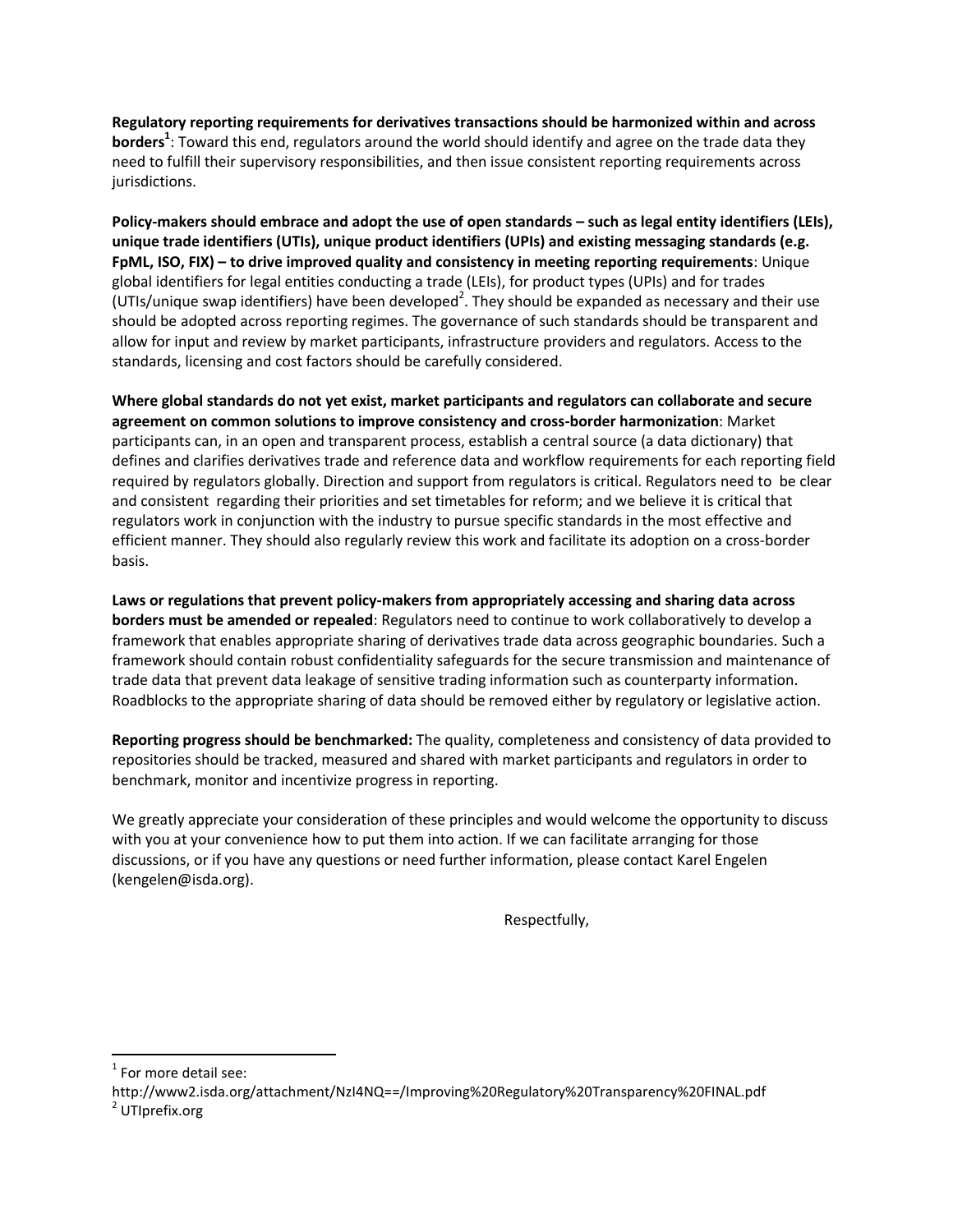David Love General Counsel AFMA

Jiří Król Deputy CEO, Global Head of Government Affairs AIMA

Sally Scutt Deputy CEO BBA

Rudolf Siebel Geschäftsführer, Managing Director BVI

Peter De Proft Director General EFAMA

Walt L. Lukken President and Chief Executive Officer FIA Global

James Kemp Managing Director Global Foreign Exchange Division, GFMA

Scott O'Malia Chief Executive Officer ISDA

Stuart J. Kaswell Executive Vice President, Managing Director & General Counsel MFA

Kenneth E. Bentsen, Jr. President & CEO SIFMA

Richard Metcalfe Director, Regulatory Affairs The Investment Association